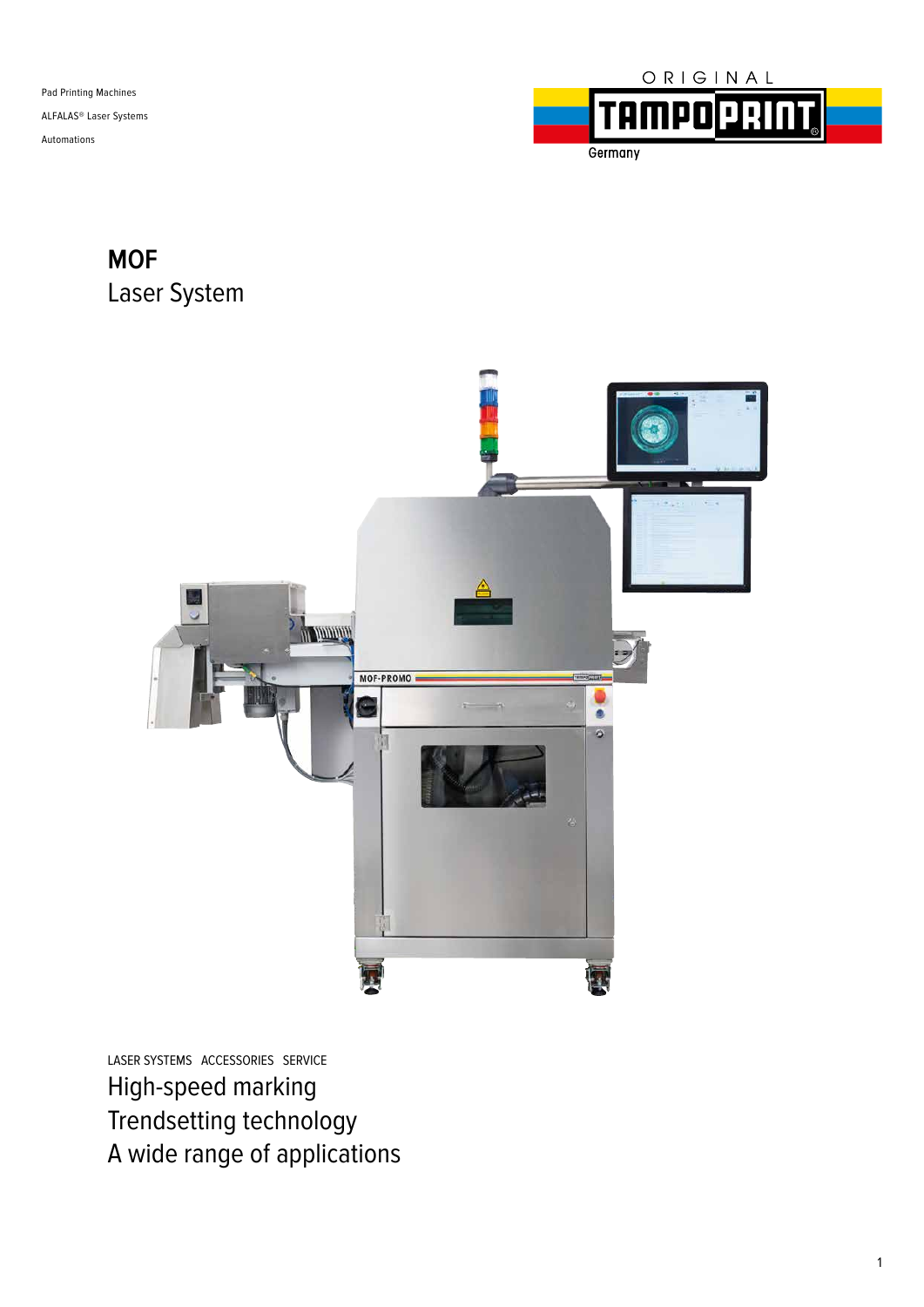# **MOF** Series

The MOF series is based on the laser process "Mark on the fly" (synchronized laser marking on moving product). A process designed for high-speed product customization, which makes this laser technology suitable for a wide range of applications across all industries (e.g. anti-piracy, traceability, promotions, scale marking, etc.). Using laser labeling, tamper-proof markings are made quickly and precisely on a wide variety of materials.

These TAMPOPRINT systems are available with durable and low-maintenance UV or fiber lasers in different outputs, depending on the application. The suitability for product individualization is determined with a specific process study.

Depending on customer requirements, the MOF series is available as a stand-alone version or as a system component for existing production lines. Due to its simple plugand-play installation, it can be quickly put into operation. By means of remote maintenance, TAMPOPRINT offers competent support.

The heart of the MOF series is the ALFALAS® Laser Suite software developed by TAMPOPRINT. The user-friendly software is self-explanatory. It can be learned intuitively and offers special applications with which jobs can be carried out quickly and reliably. The optimum performance and quality of the entire system is achieved by means of software functions specially adapted to the application.

In the beverage industry, the MOF series has successfully established itself as MOF-PROMO HP. Its main field of application is the inside and outside marking of beverage closures of all kinds, e.g. marking for competitions. The output capacity of the MOF-PROMO HP is up to 2,500 laser marked closures per minute. Well-known producers in the packaging industry worldwide use the TAMPOPRINT MOF technology in their production chain.



**MOF-PROMO HP** Working area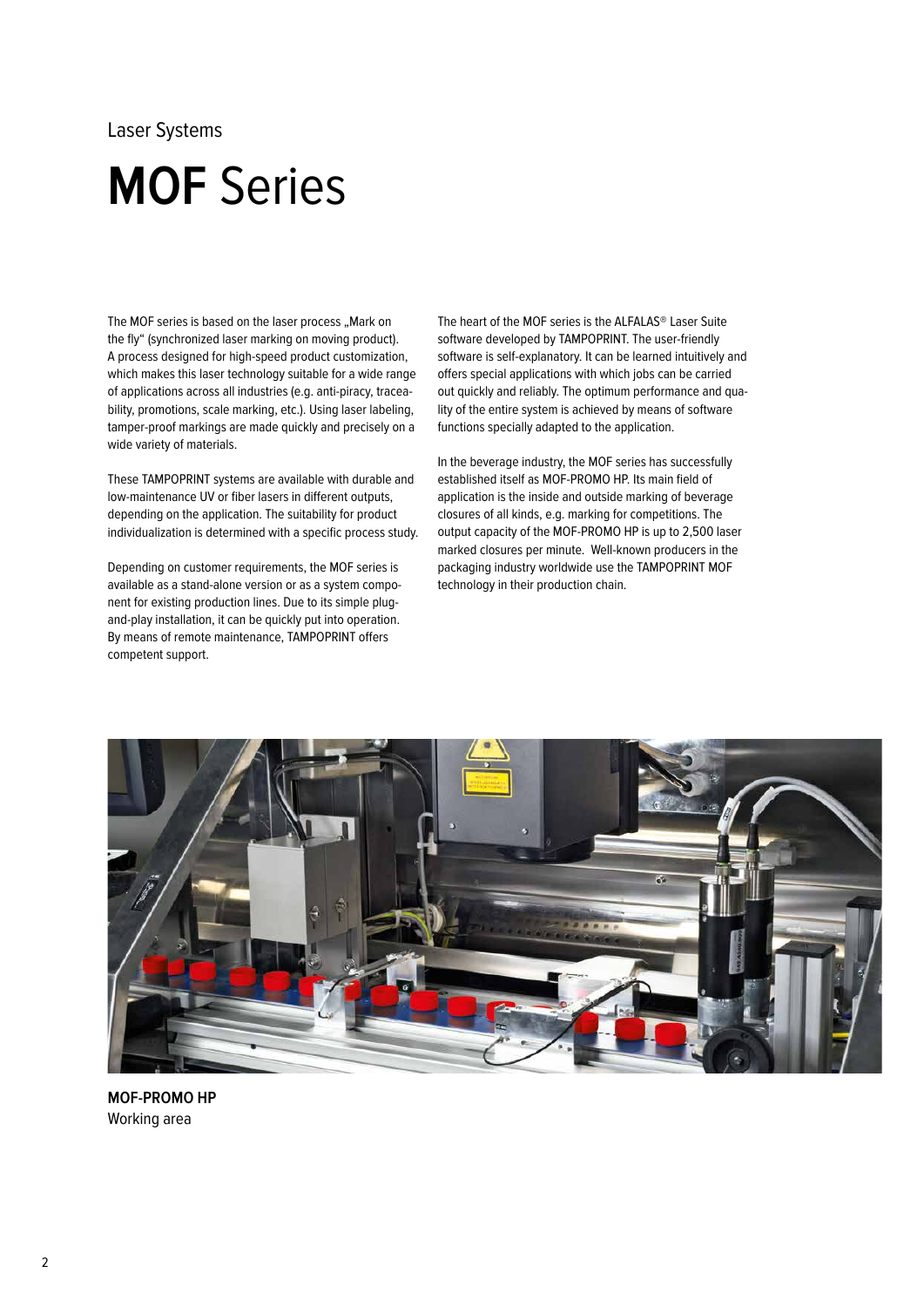MOF Series

# **Focused on motion**



**With laser marking** it will be individual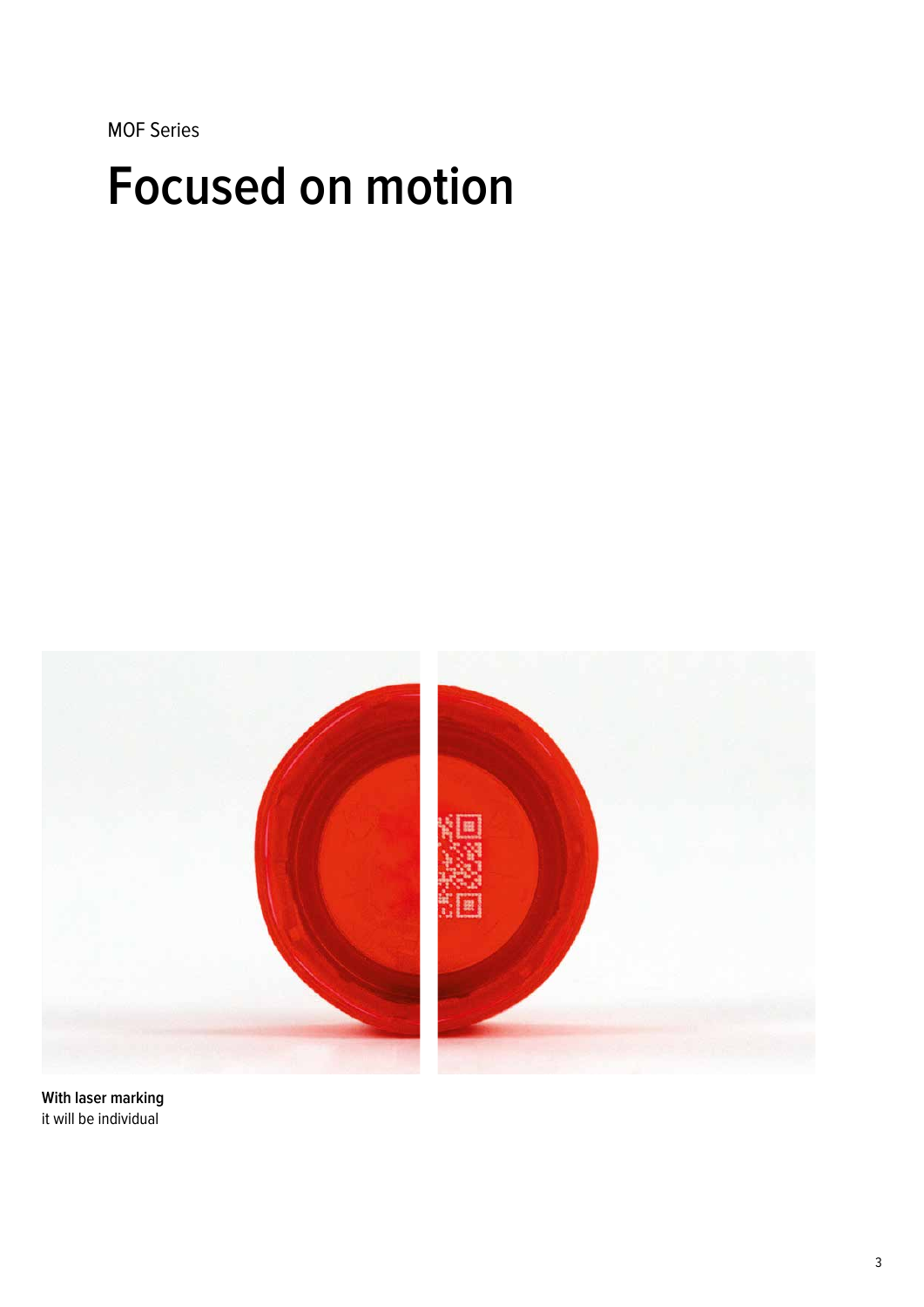### **MOF** Series

The M0F series is equipped with a powerful laser and can optionally be enhanced with a camera control. This is used to monitor the quality level of the product at process speed. In addition, the MOF can be expanded to meet customer-specific requirements. With an extensive range of accessories, TAMPOPRINT relies on special systems

that allow individual customer solutions and are perfectly matched to the respective application. For example, with its fully automatic sorting, feeding and discharge components, the MOF-PROMO HP achieves the performance data of a high-speed automation.



Illustration: Application example MOF-PROMO HP 200 for closure cap marking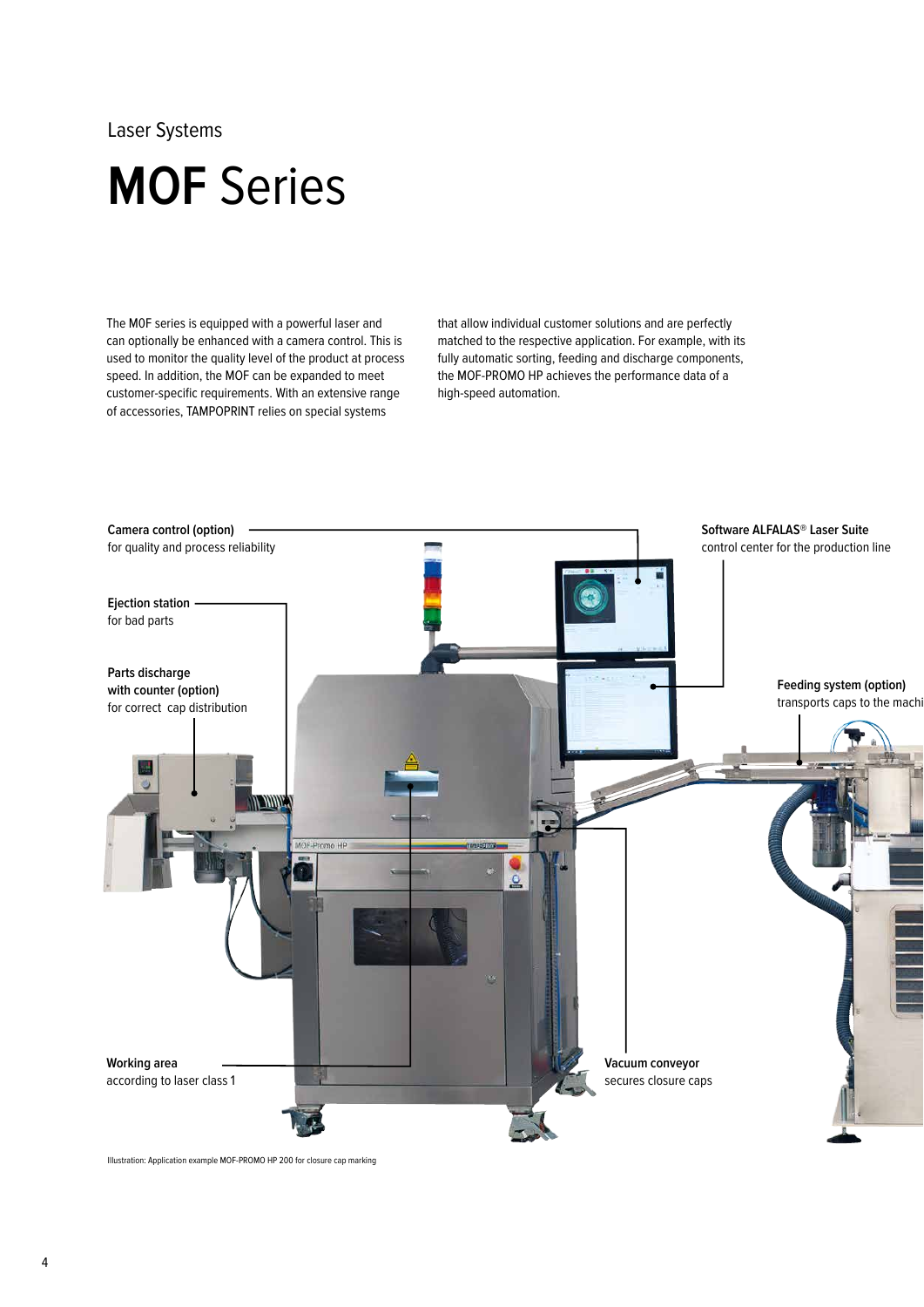The determination of the actual output capacity of the MOF series depends on several factors. The marking speed is determined by the marking size, the product shape, product color and material properties. To find the perfect laser solution for an application, tests are carried out with customer-specific parts. The laser application technology

department at TAMPOPRINT supports customers in advance with process studies and determines the right laser solution to meet your specific application. Based on the reference samples produced, realistic statements about performance and quality are made.

**Sorting elevator and hopper (option)** for damage-free movement and storage of the closure caps ne  $\circledast$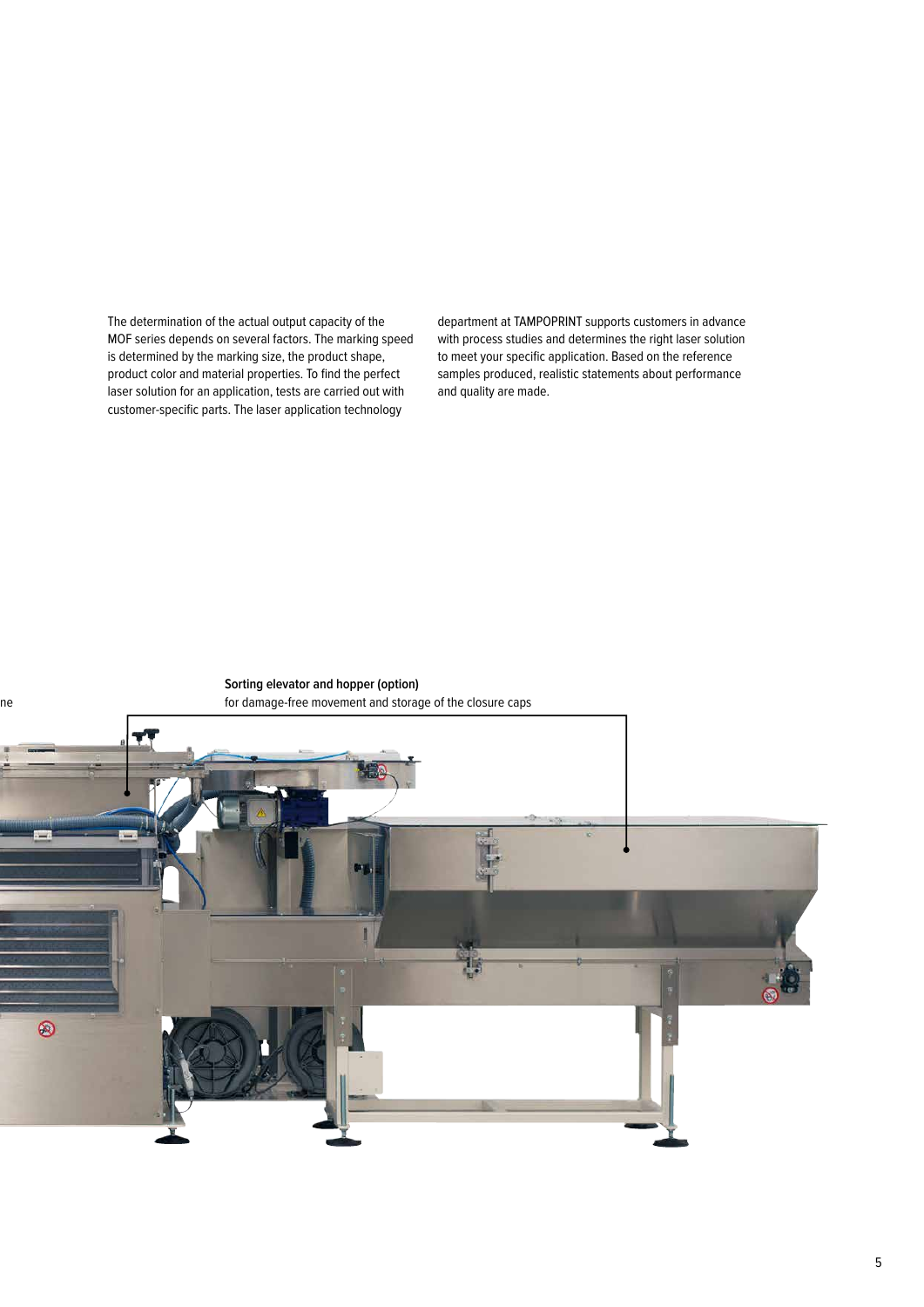# **MOF** Series



**MOF-PROMO HP – Application for the beverage industry** Versatile and individual laser marking on many different materials (e.g. QR codes, alphanumeric and symbolic labeling)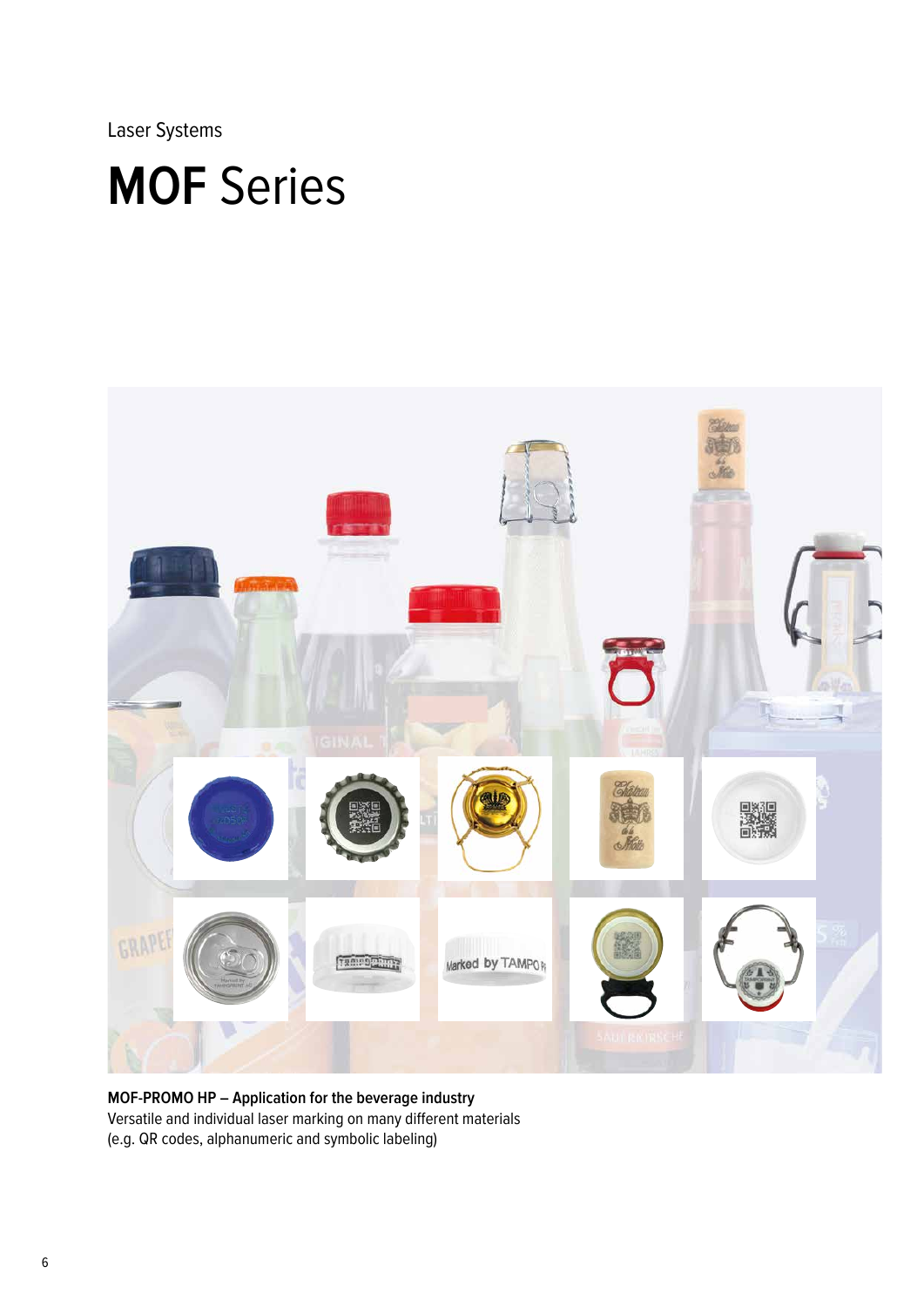# **MOF** Series

### **MOF application**

on metal in combination with pad printing



**MOF application for the med-tech industry**  on plastic or glass





**MOF application for the household appliance industry** on plastic



**MOF application for the food industry** on plastic